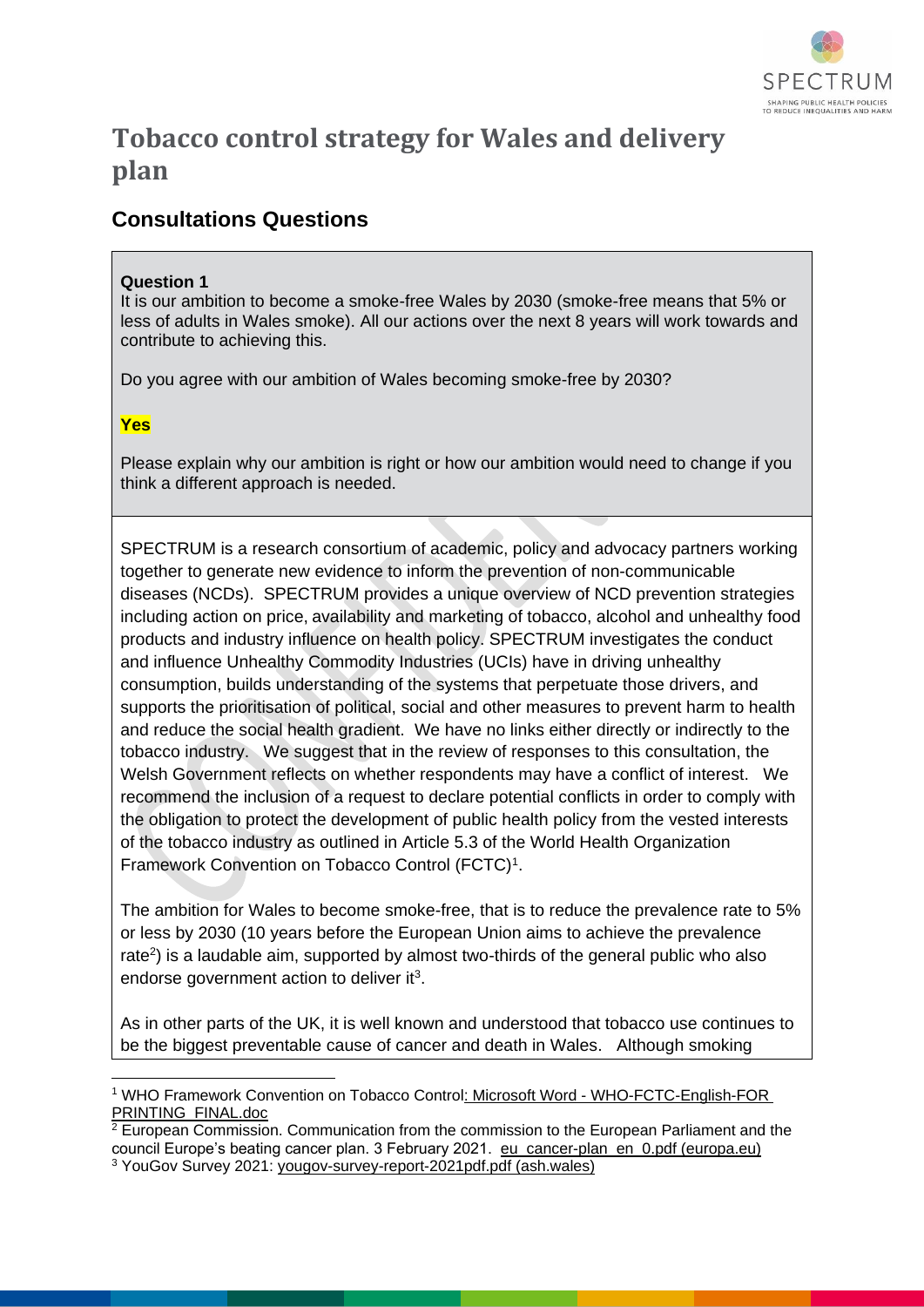prevalence is reducing in Wales, 20% of adults aged 16+ smoke<sup>4</sup>. According to the YouGov/ASH Wales<sup>3</sup> survey in 2021, 43% of respondents (including 19% of current smokers) felt that the Government was not taking sufficient action to reduce smoking.

The ambition to be smoke free by 2030 can only be realized if there is recognition of the role inequalities and disparities play in driving tobacco use. Supporting, expanding and/or implementing new evidence-based interventions to reduce prevalence levels within priority groups will increase the likelihood of a smoke-free society becoming the norm. Although smoking rates have declined significantly over the last 50 years, smoking-related inequalities have increased - for example, those in the most deprived areas of Wales are twice as likely to smoke than those in the least deprived areas<sup>4</sup>.

Whilst the ambition is right, the Plan as currently outlined includes many explore and review actions for the period 2022-2024 which are potentially unlikely to translate into solid action and increased quitting. It also lacks details and specific targets. The recent All Party Parliamentary Group on Smoking and Health report, Delivering a Smokefree 2030, reported that modelling of smoking prevalence in England indicates that current tobacco control measures will not achieve a target smoking prevalence of less than 5% by 2030 and that people living in the most deprived socio-economic conditions are likely to lag far behind the 2030 target<sup>5</sup>. This indicates that additional measures will be needed to achieve the 5% target overall, and low socio-economic status groups will need to be specifically targeted. Similar modelling for Wales is recommended prior to implementation of the Tobacco Control Plan to ensure the ambition is realistic and achievable.

Remaining connected to the evidence and approaches at both devolved and UK levels, as outlined in Priority Action Area 5, will be beneficial – such as following the evidence and recommendations of the independent review of smoking and the smokefree ambition in England. The review is currently underway and due to be published later this year.

#### **Question 2**

The strategy sets out three themes under which we will work as we drive forward the changes in smoking in Wales:

Theme 1: Reducing Inequalities Theme 2: Future Generations Theme 3: A Whole-System Approach for a Smoke-Free Wales

Do you agree that these are the right themes to focus the strategy around?

### Yes

<u>.</u>

Please explain why you consider the themes are right or if you think a different approach is needed.

<sup>4</sup> Public Health Wales NHS Trust: Smoking in Wales:

[<sup>/</sup>tmp/RtmpLN62xY/20190902\\_SmokingInWales\\_Phase3\\_ML\\_v0i.utf8.md \(shinyapps.io\)](https://publichealthwales.shinyapps.io/smokinginwales/) <sup>5</sup> Delivering a Smokefree 2030: The All Party Parliamentary Group on Smoking and Health recommendations for the Tobacco Control Plan 2021: [APPGTCP2021.pdf \(ash.org.uk\)](https://ash.org.uk/wp-content/uploads/2021/06/APPGTCP2021.pdf)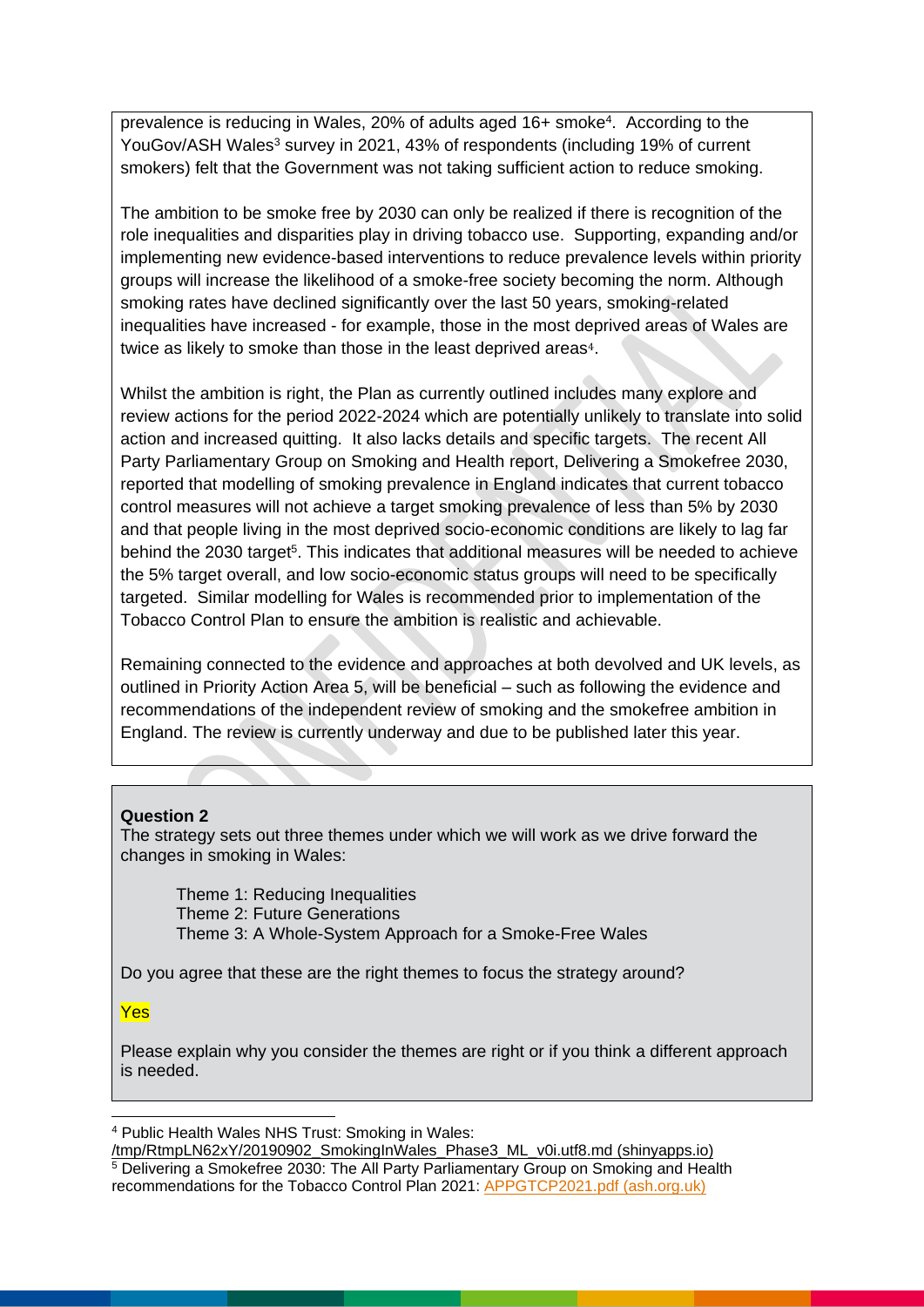All three themes are interconnected and appropriate foci for a strategy designed to drive change. They should be clearly underpinned by Article 5.3 of the World Health Organization Framework Convention on Tobacco Control (FCTC) and its implementation guidelines<sup>6</sup>. To achieve a smoking prevalence of 5% or less within the next eight years, a major focus needs to be on helping current adult smokers to stop.

Theme 1: Smoking is an individual health behaviour which has the largest impact on health inequalities<sup>7</sup>. Disadvantages such as poor education, insecure employment and poor housing are known to affect the same people and as such can have adverse, and lifelong accumulating, effects on health. There is clear evidence that the more disadvantaged a person is, the more likely they are to smoke and the less likely they are to quit. Although smoking rates have declined significantly over the last 50 years, smoking-related inequalities have increased: for example, those in the most deprived areas of Wales are twice as likely to smoke than those in the least deprived areas<sup>4</sup>. The ambition to be smoke free by 2030 can only be realized if there is recognition of the role that inequalities and disparities play in driving tobacco use. Supporting, expanding and/or implementing new evidence-based interventions to reduce prevalence levels within priority groups will increase the likelihood of a smoke-free society becoming the norm. The reducing inequalities theme is extremely important, however actions formulated appear vague. It is not clear what smoking cessation support will be provided to smokers - based on the best available evidence, this should include behavioural support, medication and ecigarettes. Consideration of all types of inequalities is important – often the focus is placed on low socio-economic status groups, however those with a mental health condition for example should also be a priority<sup>8</sup>.

Theme 2: Although, across the UK generally, youth smoking prevalence rates have declined in the last 10+ years, youth smoking rates have remained at the same approximate level since 2013/14<sup>8</sup>. The smoking prevalence rate average amongst adolescents in Wales similarly remains steady at around 4%. The prevalence rates increase with age with 9% of year 11 pupils reporting to be a smoker. Analyses also shows that smoking prevalence in adolescents decreases as family affluence rises<sup>9</sup>. . In order to facilitate a smoke-free norm for future generations, further reduction of the number of young people who currently smoke is important. Those who are growing up in communities where smoking is an everyday occurrence routinely experience exposure to second-hand smoke, are highly likely to become smokers in the future and therefore continues the cycle of adults modelling smoking as a norm to others $10$ . However, it should be acknowledged that preventing uptake among children can only have a limited effect

<u>.</u>

<sup>6</sup> Guidelines for implementation of Article 5.3 of the WHO Framework Convention on Tobacco Control: [https://www.who.int/fctc/guidelines/article\\_5\\_3.pdf?ua=1](https://www.who.int/fctc/guidelines/article_5_3.pdf?ua=1)

<sup>7</sup> Marmot M, Wilkinson RG editors. Social determinants of health 2nd edition. Oxford: Oxford University Press

<sup>8</sup> [Social determinants of health. The solid facts \(who.int\)](https://www.euro.who.int/__data/assets/pdf_file/0005/98438/e81384.pdf) edited by Wilkinson R and Marmot M 9 Student Health and Wellbeing In Wales: Report of the 2017/18 Health Behaviour in School-aged Children Survey and School Health Research Network Student Health and Wellbeing Survey: [SHRN-](https://shrn.org.uk/wp-content/uploads/2019/05/SHRN-HBSC-NR_31.05.2019.pdf)[HBSC-NR\\_31.05.2019.pdf](https://shrn.org.uk/wp-content/uploads/2019/05/SHRN-HBSC-NR_31.05.2019.pdf)

 $\frac{10}{10}$  Inequalities in smoking and quitting-related outcomes among adults with and without children in the household 2013-2019: A population survey in England. *Nicotine & Tobacco Research*. [doi.org/10.1093/ntr/ntab211](https://doi.org/10.1093/ntr/ntab211)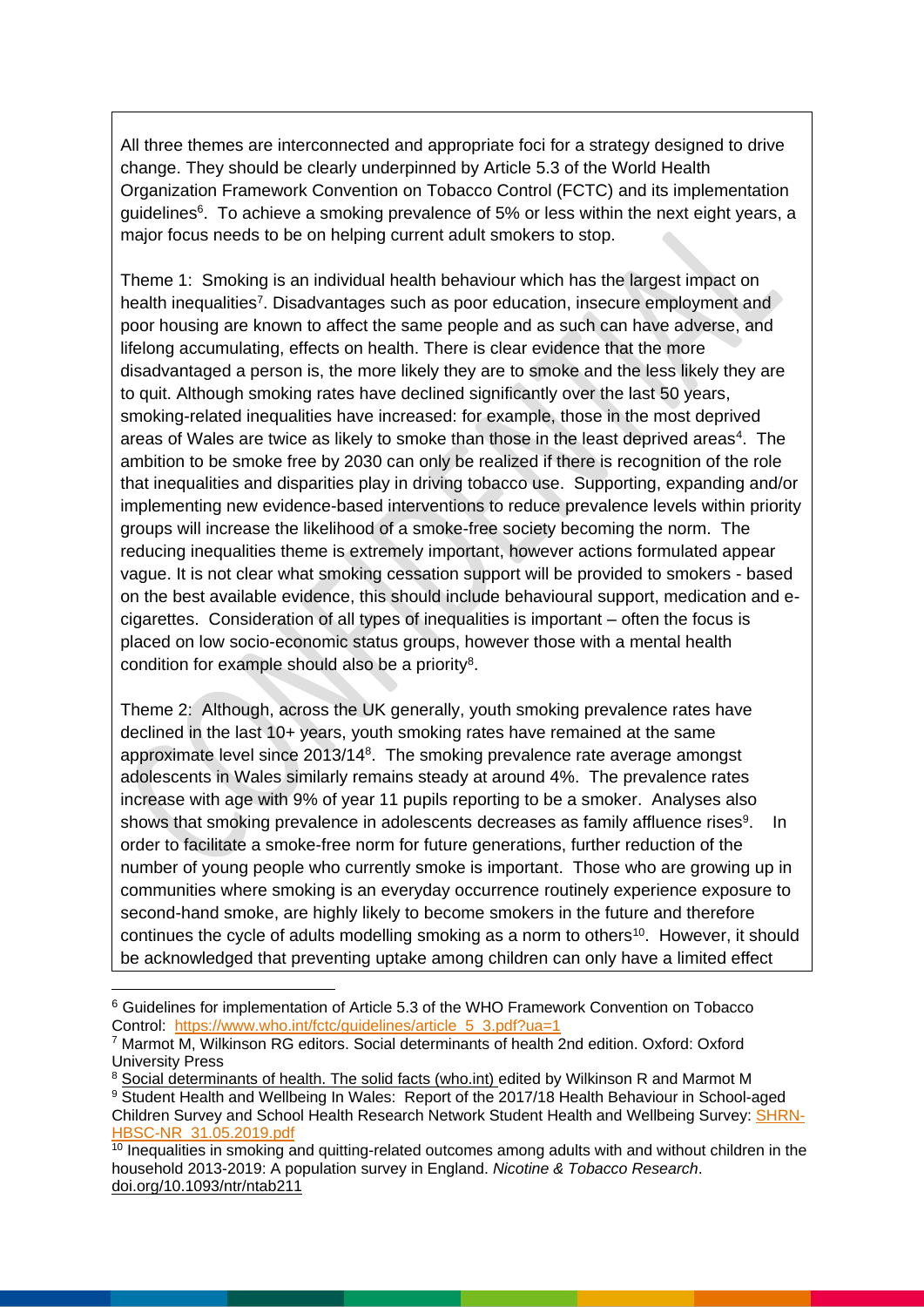due to the much smaller number of people becoming adults in the next few years compared with the number of existing adults. A two-pronged approach of preventing uptake of smoking in younger people whilst providing cessation support to those already smoking (including adult smokers) will, over time, break this cycle.

Theme 3: A whole-system approach to tobacco control to achieve a smoke-free environment is key to progress and in reality could be viewed as the base from which the other themes will be addressed. However the system must be clearly outlined and other social determinants must be considered in addition to the relationships with other commercial determinants and risk behaviours (for example alcohol consumption). It will be important to consider and specifically identify the various stakeholders whilst recognising those that may have a conflict of interest.

### **Question 3**

<u>.</u>

Whilst we have established that it is our ambition to achieve a smoke-free Wales by 2030, we have not set milestone smoking prevalence targets in our strategy or set a smoking prevalence rate that we will look to achieve by the end of the first delivery plan. However, our aim is for a step-wise reduction in smoking prevalence over the next 8 years. We will use the following data sources to monitoring smoking rates in Wales:

- National Survey for Wales which provides data on smoking in Wales and provides a smoking prevalence rate. Student Health and Wellbeing in Wales survey for smoking and vaping behaviours in young people aged 11-16.
- Maternity and birth statistics for maternal smoking rates.

Do you feel this is the right approach? **Partly** 

National Survey and Student Health and Wellbeing will both miss people who do not have a fixed address, or who are currently in institutions including mental health hospitals or prisons. We know that smoking prevalence is higher among people with mental health problems and that it increases with severity of the mental health problem. In people hospitalised because of schizophrenia, smoking prevalence reaches over 80%<sup>11</sup>. In people who are experiencing homelessness, smoking prevalence is estimated to be 60% to 80%<sup>12</sup> .

While national surveys give an indication of smoking prevalence in people living in households, they omit groups with the highest smoking prevalence and will not allow monitoring of effectiveness in these underserved populations.

<sup>11</sup> Leonard, S., Mexal, S., & Freedman, R. (2007). Smoking, Genetics and Schizophrenia: Evidence for Self Medication. Journal of dual diagnosis, 3(3-4), 43–59. doi.org/10.1300/J374v03n03\_05 <sup>12</sup> Soar, K., Dawkins, L., Robson, D., & Cox, S. (2020). Smoking amongst adults experiencing homelessness: A systematic review of prevalence rates, interventions and the barriers and facilitators to quitting and staying quit. Journal of Smoking Cessation, 15(2), 94-108. doi:10.1017/jsc.2020.11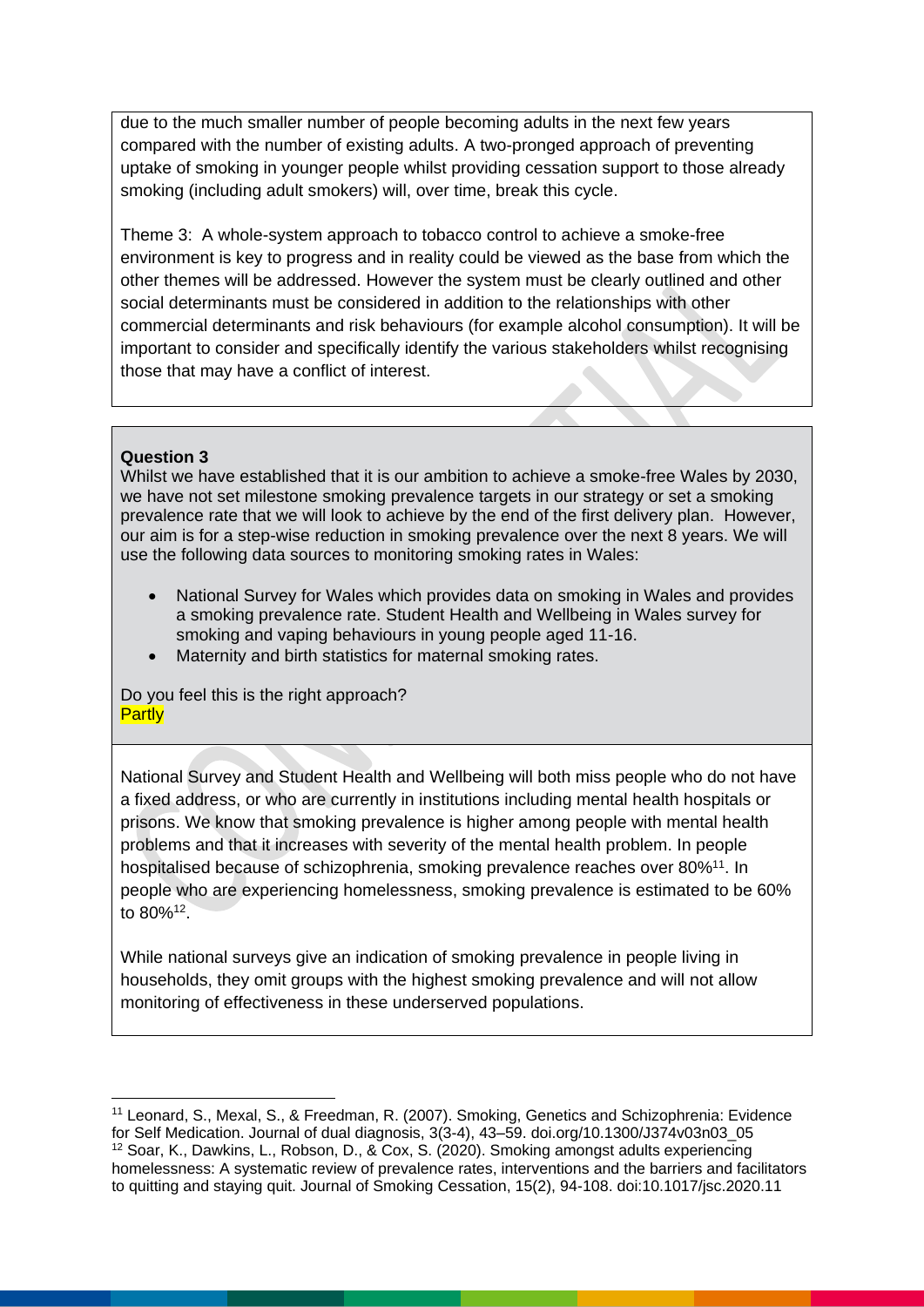## **Question 4**

Are there any other data sources that should be used to monitor the success of the strategy and delivery plan? If so, what would they be?

Please provide additional comments

The Smoking Toolkit Study is well established representative population survey that has been running for a number of years in England. In 2021, through the SPECTRUM Consortium, the team at UCL expanded its remit to include Wales<sup>13</sup> and Scotland. Data from each nation is refreshed monthly and is available online, allowing researchers, policymakers, and members of the public to closely track headline tobacco trends and monitor the impact of different policies and approaches across devolved nations. As the data is refreshed frequently, it can be used as an indicator of changes to the smoking rates and the annual findings provide an overview of public support for a range of tobacco control policies. Moreover, questions can be added on short notice to interrogate issues that are of interest to policymakers and the public. The STS has recently reported data showing broad support in Wales for a number of existing and potential tobacco control policies [\(www.smokinginwales.info/graphs/annual-findings\)](http://www.smokinginwales.info/graphs/annual-findings).

Tobacco industry monitoring sources such as Tobacco Tactics<sup>14</sup> and the United Kingdom Tobacco Industry Interference Index (UKTI) are good sources of data to monitor tobacco industry influence and commitment to WHO FCTC Article 5.3.

Information on public opinion in Wales relating to tobacco control is collected by ASH Wales Cymru annually in conjunction with YouGov<sup>4</sup>. This survey collects data related to attitudes to smoking in Wales, levels of public support for Welsh and UK Government action in addition to opinions related to policy measures such as raising the age of sale or introducing a tobacco levy.

Primary care data includes information on smoking status and mental health which is not routinely analysed. This would be a valuable source of information if incorporated.

Information on smoking in hospitals, prisons and among people experiencing homelessness is necessary and as there are no existing obvious data sets capturing such information, improved recording of tobacco use amongst these groups should be an action for this plan.

# **Question 5**

To support delivery of the strategy it is our intention to publish a series of two-year delivery plans. Do you agree that we organise our actions into two-year delivery plans?

### **Partly**

Please explain why the structure works well or outline how it could be made better.

<sup>-</sup><sup>13</sup> The [Smoking](https://www.smokinginwales.info/graphs/annual-findings) Toolkit Study: Smoking in Wales

<sup>&</sup>lt;sup>14</sup> Tobacco Tactics: www.tobaccotactics.org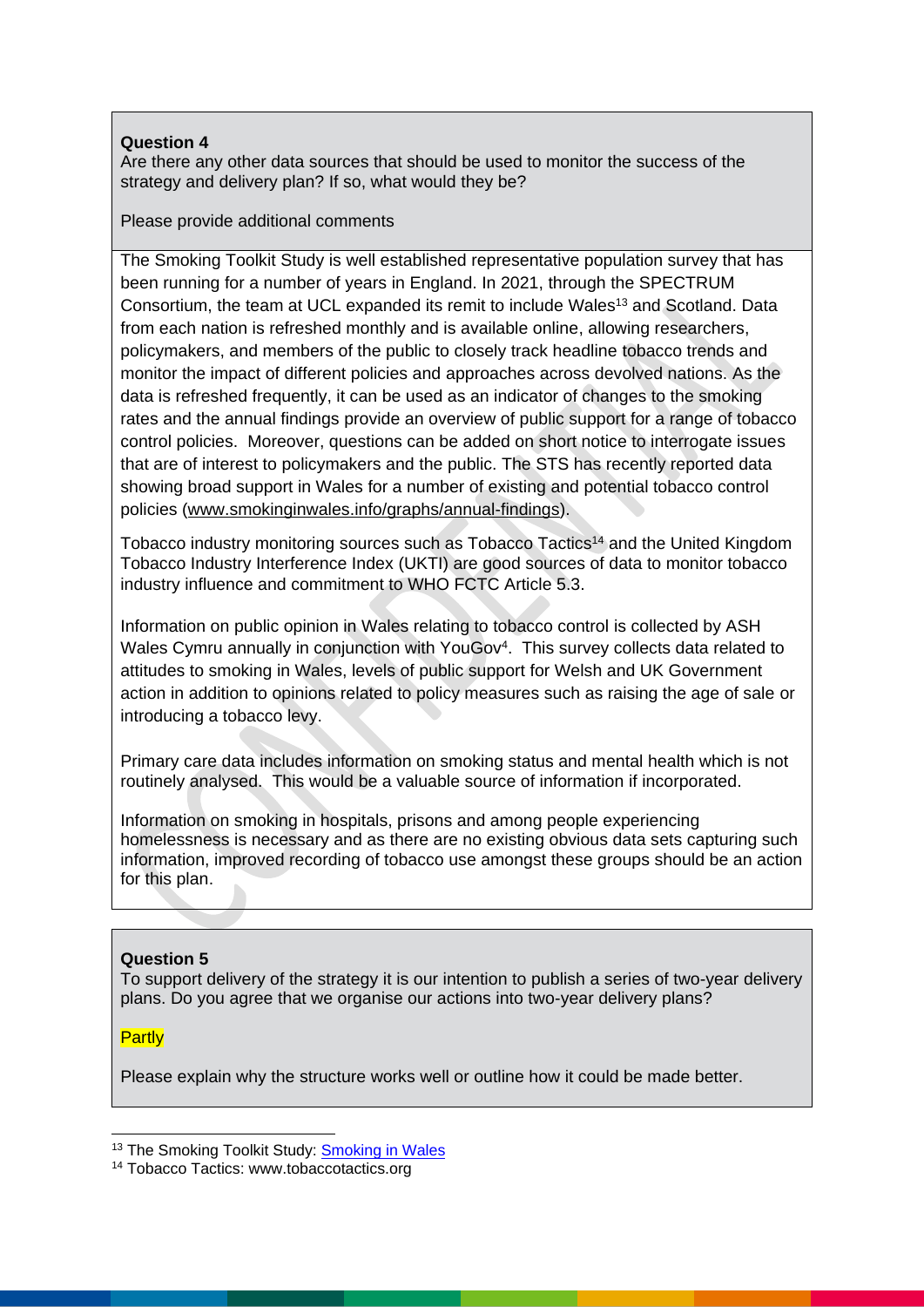Regular review and proactive adjustment of plans will ensure the highest likelihood of success. Trends may fluctuate and it will be important to review retrospectively, not only the preceding two years, but trends going back to April 2022 in years 4, 6 and 8. The plans should have very specific goals, and be designed to fit into an overarching framework covering the whole period of the strategy, to ensure that they are not fragmented and to show how they will contribute to the overarching goals of the strategy.

### **Question 6**

In the first two-year delivery plan, which covers April 2022 – March 2024, we have grouped the actions we will take into five priority action areas:

Priority Action Area 1: Smoke-Free environments Priority Action Area 2: Continuous improvement and supporting innovation Priority Action Area 3: Priority groups Priority Action Area 4: Tackle illegal tobacco and the tobacco control legal framework Priority Action Area 5: Working across the UK

Do you agree that these are the right priority action areas to focus the 2022-2024 delivery plan around?

# Partly]

Please explain why you consider the priority action areas are right or if you think a different approach is needed.

In principle these seem appropriate, but are broad areas; given that the delivery plans only cover a two year period, they will need to be very specific from the outset in order to achieve the desired impact. There will be overlap between each of the priority areas and it is important that they are not addressed in isolation e.g. focussing on priority groups will require improvement and innovation in relation to smoking cessation services. Tackling illicit tobacco (PAA34) is a priority for reducing prevalence in low SES groups and in young people (PAA3), and requires multi-agency working (PAA5).

Much progress has been made to date with respect to smoke-free environments. The 2007 ban on smoking in public places<sup>15</sup> drove a marked increase in adoption of smoke free homes. In England, 93% of children reported to live in a smoke free home in 2018 – an increase of 30% since 1998. This increase was significant, with an increase from 17% in 1998 to 76% in 2018<sup>16</sup>, where children had at least one parent who smoked at home. In March 2021, Public Health (Wales) Act 2017 and the Smoke-free Premises and Vehicles (Wales) Regulations 2020 came into force and extended the smoke-free regulations to more places and settings within Wales<sup>11</sup>. Therefore, it may be prudent to reduce the priority areas to four and consider approaches that may have a more significant impact on

<sup>-</sup><sup>15</sup> [Smoke-free law: guidance on the changes from March 2021 \[HTML\] | GOV.WALES](https://gov.wales/smoke-free-law-guidance-changes-march-2021-html) <sup>16</sup> Children's exposure to second-hand smoke 10 years on from smoke-free legislation in England: [Cotinine data from the Health Survey for England 1998-2018 -](https://pubmed.ncbi.nlm.nih.gov/35146477/) PubMed (nih.gov)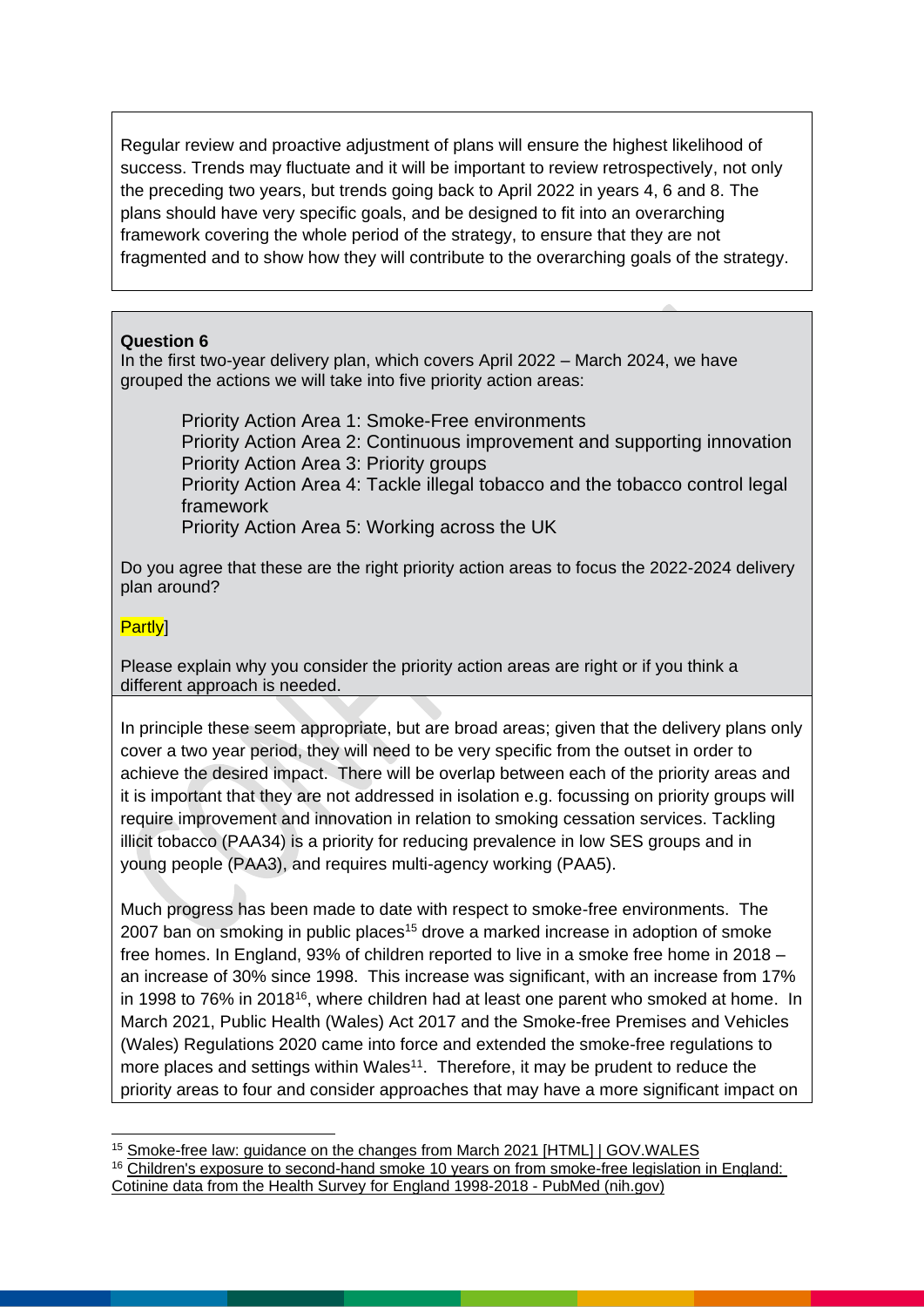the progress towards the smoke-free goal of 2030.

Whilst priority action area 2 has a focus on innovation, the former part of the action (to focus on continuing improvement) is important. The evidence base in tobacco control, how to motivate people to stop smoking and how to support attempts at smoking cessation is strong, so it is more important to implement the existing evidence rather than spend additional time exploring areas again. As such, better implementation, support and actions using methods and tools that have been previously shown to lead to successful quitting (such as behavioural support, medication and e-cigarettes for cessation support purposes) is vital. A potential gap is the lack of reference to the utilization of mass media campaigns which could drive more people to seek support from cessation services.

All of these priority areas will need to be adequately resourced – e.g. implementation of innovative interventions and tackling illicit tobacco are likely to require significant up-front investment; however, effective interventions are likely to be highly cost-effective. A World Bank report<sup>17</sup> published in 2019 provided a case study on tackling illicit trade in the UK. It found that "*The UK experience demonstrates that the illicit tobacco trade can be addressed effectively even in the presence of high tobacco taxes. The overarching approach of focusing on supply-side measures has proved successful, although demand side measures may also be appropriate where there is cultural acceptance of illicit tobacco and/or a lack of awareness of its implications. The fundamental components of an illicit tobacco strategy are improved detection and enforcement and penalties for those involved. While some technology – such as x-ray scanners and anti-counterfeiting technology – is required, investment in human resources is essential in developing intelligence, detecting illicit products, and undertaking criminal investigations."*

### **Question 7**

We have developed a number of actions within each priority action area. Do you feel these are the right ones?

### **Partly**

<u>.</u>

Please explain why the actions are right or how they can be improved.

Health measures and strategies to control tobacco must be developed independently of the tobacco industry and in full compliance of Article 5.3 of the FCTC. Each Priority Action Area should include an action to review compliance with Article 5.3.

Many actions use terms such as 'explore' or 'understand'. The evidence base in tobacco control, how to motivate people to stop smoking and how to support attempts at smoking cessation is strong, so it is more important to implement the existing evidence rather than spend additional time exploring areas again. This is particularly striking in the section on

<sup>&</sup>lt;sup>17</sup> World Bank. Confronting Illicit Tobacco Trade: A Global Review of Country Experiences. 2019. Available from https://www.worldbank.org/en/topic/tobacco/publication/confronting-illicit-tobaccotrade-a-global-review-ofcountry-experiences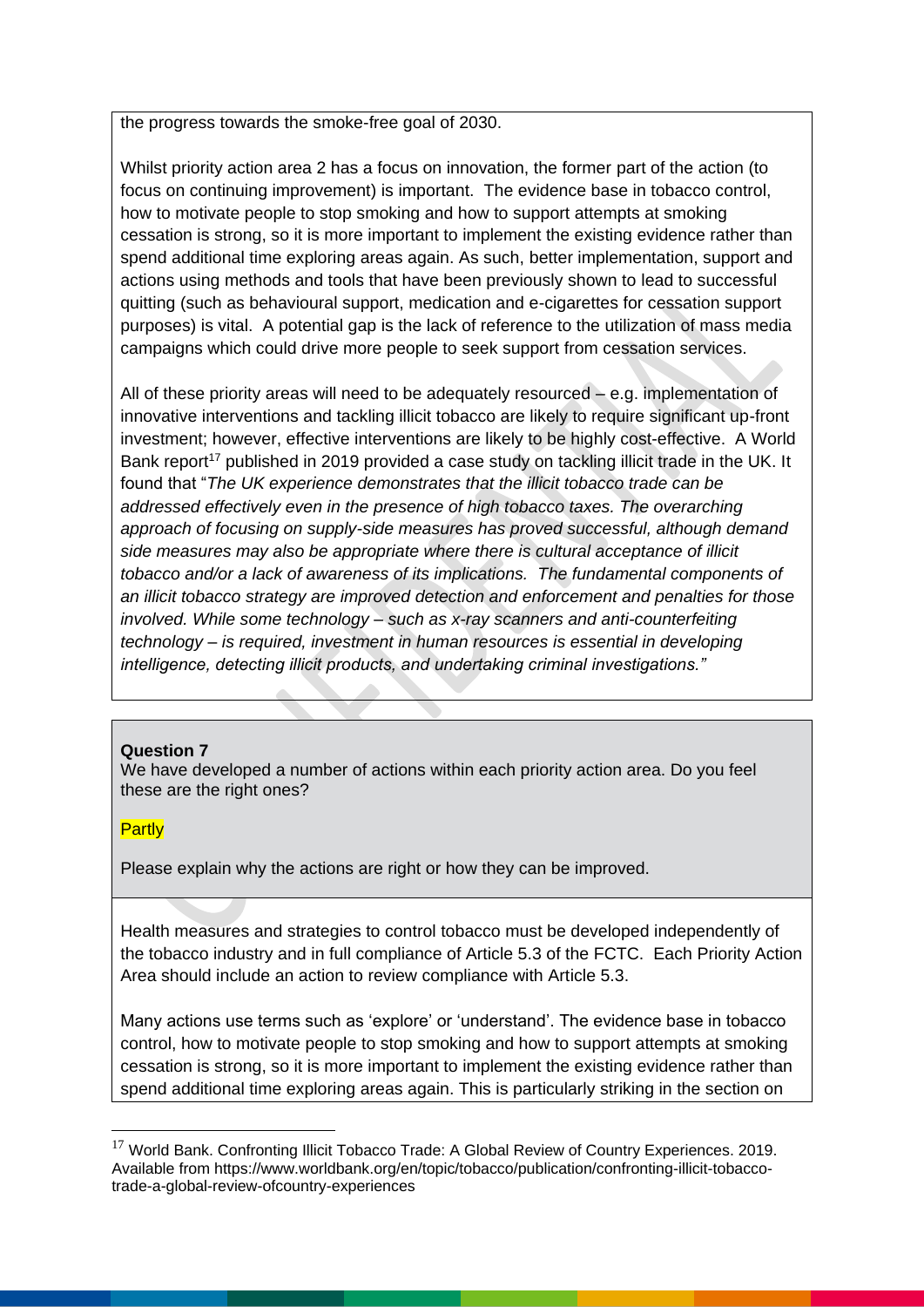priority groups. There is only really one action which is ensuring referrals of pregnant smokers to smoking cessation services.

It should be clarified which products will be included in which action. The harm of smoking is due to the combustion of tobacco and while it is important to regulate other nicotine products, a differentiation between products is likely more helpful to achieving the ambition.

Much progress has been made to date with respect to smoke-free environments (see previous question) and as such this is not considered to be a high priority for impact and attainment of the smoke-free 2030 goal.

With 5.4% of adolescents<sup>4</sup> from low affluence families identifying as smokers, in order to ensure a smoke-free norm for children we recommend the inclusion of targets for the reduction of smoking rates in young people. The absence of a strategy to tackle smoking in adolescents, who will become adult smokers by 2030, is a gap which must be filled. It is vital that the Welsh Government is aware of attempts by the tobacco industry to recruit younger smokers through front groups or corporate social responsibility activities. The Tobacco Control Research Group at the University of Bath have extensive experience and data which can assist with the identification of such front groups via their [Tobacco Tactics](https://tobaccotactics.org/)  [website](https://tobaccotactics.org/)<sup>14</sup>.

Actions to consider include supporting a UK-wide move to raise the age-of-sale from 18 to 21. This was reported to be supported by 54% of 18-24 year olds (and 63% of adults) and could reduce the number of smokers aged 18-20 by almost one third with the added bonus of a predicted associated cumulative reduction over time5.

Provision of financial incentives for pregnant women to quit has proven to be a motivational tool for pregnant women and, as part of a comprehensive quit support package, is the only intervention which has impacted smoking rates in pregnancy in recent times as shown in Glasgow, Manchester and the North East<sup>18</sup>. Further research in Scotland found that those receiving financial incentives were more than twice as likely to succeed in quitting<sup>19</sup>.

Investment to reinstate funding of mass media campaigns and stop smoking services to previous levels - which includes campaigns and services tailored to the needs of those with mental health issues – is recommended. A population-level study on motivation to quit by Brose *et al* established that almost one-third of past-year-smokers had experienced mental health problems and 60% had undergone treatment thus indicating an ongoing issue<sup>20</sup>. It is known that individuals with mental health problems are more likely to

<sup>-</sup><sup>18</sup> Evidence into Practice: Supporting smokefree pregnancies thorugh incentive schemes. Smoking in pregnancy challenge group. [https://smokefreeaction.org.uk/wp-content/uploads/2019/10/2019-](https://smokefreeaction.org.uk/wp-content/uploads/2019/10/2019-Challenge-Group-Incentives-Briefing_v4-FINAL.pdf) [Challenge-Group-Incentives-Briefing\\_v4-FINAL.pdf](https://smokefreeaction.org.uk/wp-content/uploads/2019/10/2019-Challenge-Group-Incentives-Briefing_v4-FINAL.pdf)

<sup>19</sup> [Financial incentives for smoking cessation in pregnancy: randomised controlled trial | The BMJ](https://www.bmj.com/content/350/bmj.h134)

<sup>&</sup>lt;sup>20</sup> Brose LS, Brown J, Robson D, McNeill A. Mental health, smoking, harm reduction and quit attempts - a population survey in England. BMC Public Health. 2020 Aug 14;20(1):1237. doi: 10.1186/s12889- 020-09308-x. PMID: 32795286; PMCID: PMC7427923.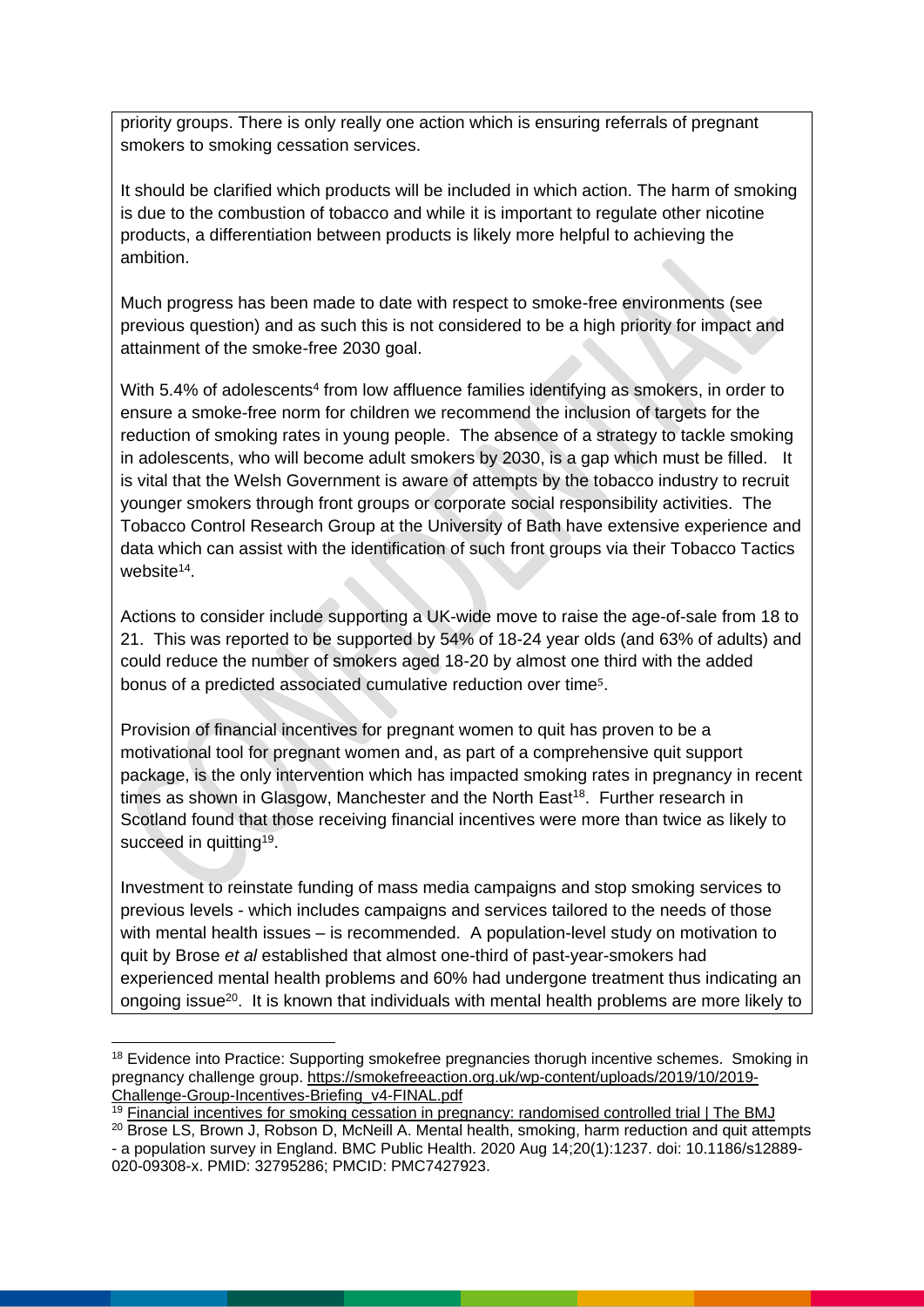attempt to quit because of health problems and are more likely to use medication and behavioural support than those without mental health issues<sup>21</sup>.

Whilst recognising the role of organised crime in the distribution and profiteering related to illegal tobacco, it is important to also recognise an estimated 60-70% of the illicit market<sup>22,23</sup> is comprised of products that have been manufactured legally and subsequently entered the illegal market from a legal supply chain. Such an occurrence does not impact industry significantly since they gain profit from both legal and illegal sales. Cheaper products encourage smokers to continue to smoke and can circumvent tobacco control measures such as age restrictions and labelling/packaging laws. It is essential that action is taken to review measures to ensure that tobacco companies operate supply chains responsibly or face sanctions if they cannot. Action 5 to review tools available in Wales overlaps with Priority Action Area 5 in this regard as, for example, reviewing responses to the UK Government's consultation on "Sanctions to tackle tobacco duty evasion" may provide suggestions on potential enforcement tools such as compliance notices and the issuing of financial penalties.

As the UK is Party to the international treaty: the Protocol to Eliminate Illicit Trade in Tobacco Products, which entered into force in 2018, the Government can apply Article 36.7 of that treaty which provides the option to compel the industry to cover costs related to the implementation of the objectives of the protocol, instead of accepting voluntary corporate social responsibility efforts.

Finally, close communication and sharing of experience, knowledge and data across the devolved nations to develop a four-nation approach to tobacco control is encouraged.

#### **Question 8**

<u>.</u>

Do you think there are any key actions not captured in the priority action areas? If so, what would they be?

Please provide additional comments

The United Kingdom Tobacco Industry Interference Index 2021<sup>24</sup> measures how effective the UK implementation of Article 5.3 has been. Whilst the report findings included that the UK compared favourably with other nations, placing third globally, there is more that can be done. Key findings in this report include examples of industry participation in policy development, industry corporate social responsibility activities (particularly promotion of CSR activities via informal parliamentary groups and direct lobbying), unnecessary

<sup>23</sup> World Customs Organization, [Illicit Trade Report 2016](https://web.archive.org/web/20180518085824/http:/www.wcoomd.org/-/media/wco/public/global/pdf/topics/enforcement-and-compliance/activities-and-programmes/illicit-trade-report/itr-2016-en.pdf?db=web)

 $21$  Brose, L.S., Brown, J. & McNeill, A. Mental health and smoking cessation—a population survey in England. *BMC Med* 18, 161 (2020). https://doi.org/10.1186/s12916-020-01617-7

 $22$  Tobacco industry's elaborate attempts to control a global track and trace system and fundamentally [undermine the Illicit Trade Protocol | Tobacco Control \(bmj.com\)](https://tobaccocontrol.bmj.com/content/28/2/127)

<sup>&</sup>lt;sup>24</sup> Alebshehy R., Zatoński M., Dance S., Laurence L., Chamberlain P., Gilmore A.B. 2021 UK Tobacco Industry Interference Index, Policy Brief. Tobacco Control Research Group, University of Bath. November 2021.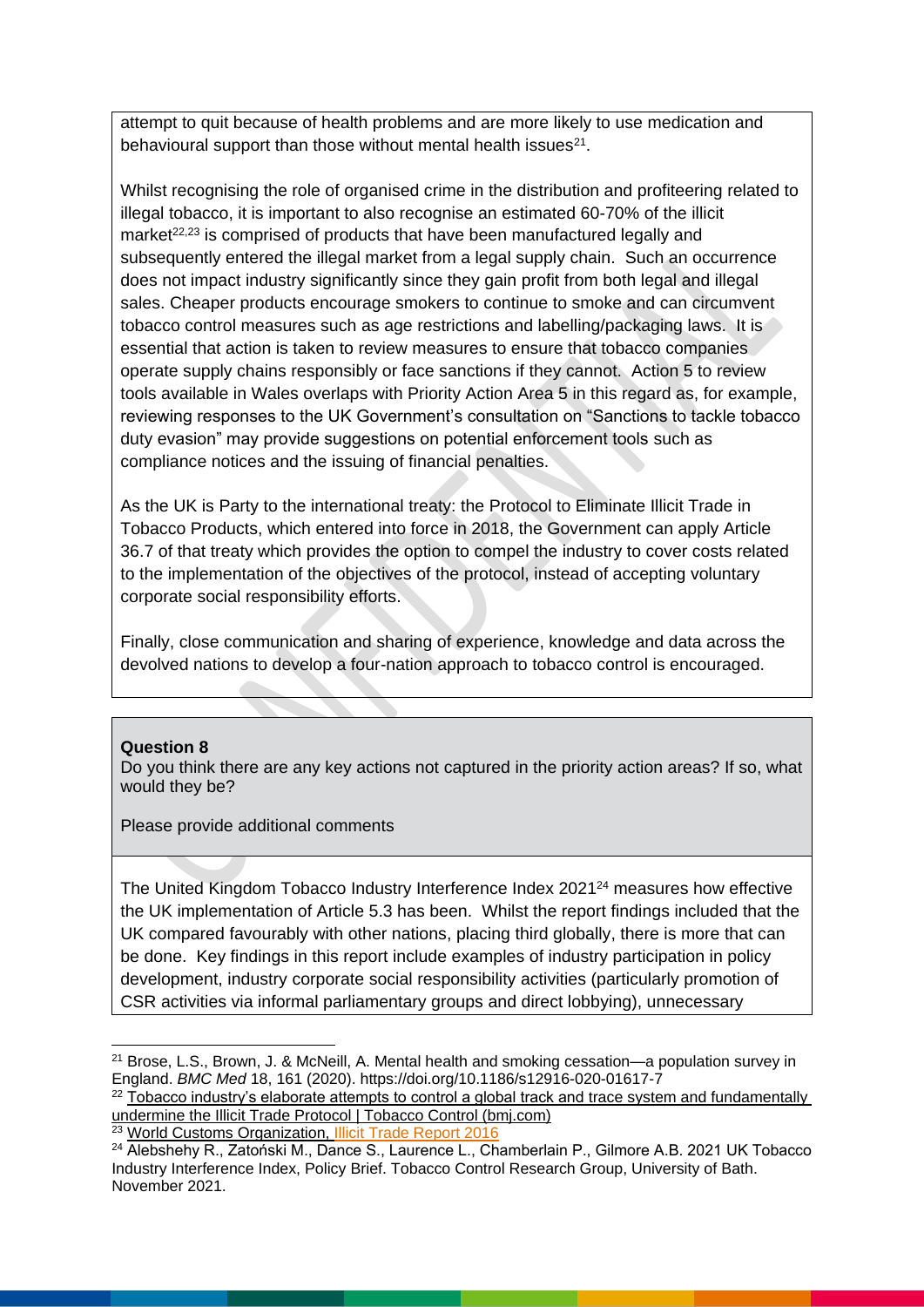interactions, lack of transparency around tobacco industry links of third parties engaging with government and no restrictions on the ability of the tobacco industry to make political donations. Additionally, there were no preventative measures in place to provide guidance related to the disclosure and management of interactions with industry nor has there been a significant effort or strategy to raise awareness of Article 5.3 implementation within government departments or devolved administrations. Article 5.3 of the WHO Framework Convention on Tobacco Control should underpin the strategy, priority action areas and associated key actions in the Tobacco Control Plan. Thus incorporating FCTC obligations within the strategy is encouraged in order to avoid and address the issues identified by UKTI.

There should be a plan in place to evaluate the individual delivery plans and the strategy as a whole. As such, the delivery plans should have clear and specific goals. There should also be plans to evaluate specific activities undertaken and there is an opportunity to contribute to the evidence base for a number of measures.

Actions should include how cessation support will be funded, how practitioners will be trained, how to ensure that all smokers have their smoking status recorded, are regularly offered all available cessation support (medication, e-cigarettes) and supported by trained staff to achieve cessation, and actions to increase the reach of cessation support services. Evidence would also appear to support including consumer products such as e-cigarettes as an additional strategy.

### **Question 9**

Do the strategy and delivery plan align with other relevant areas of policy and practice?

#### **Partly**

Please explain why it aligns well or outline how it could be made better.

The objective of the World Health Organization Framework Convention on Tobacco Control (FCTC) is to: "*protect present and future generations from the devastating health, social, environmental and economic consequences of tobacco consumption and exposure to tobacco smoke by providing a framework for tobacco control measures to be implemented by the Parties at the national, regional and international levels in order to reduce continually and substantially the prevalence of tobacco use and exposure to tobacco smoke*1."

It includes (but is not limited to) measures to reduce the demand for tobacco which includes protection from exposure to tobacco smoke, regulation of tobacco advertising promotion and sponsorship, reduction measures related to tobacco dependence and cessation.

It further outlines restrictions for illicit tobacco, sales of tobacco to minors and the provision of economically viable alternatives. Aligning the Welsh Tobacco Control Plan with the minimum measures outlined in the FCTC is appropriate and important particularly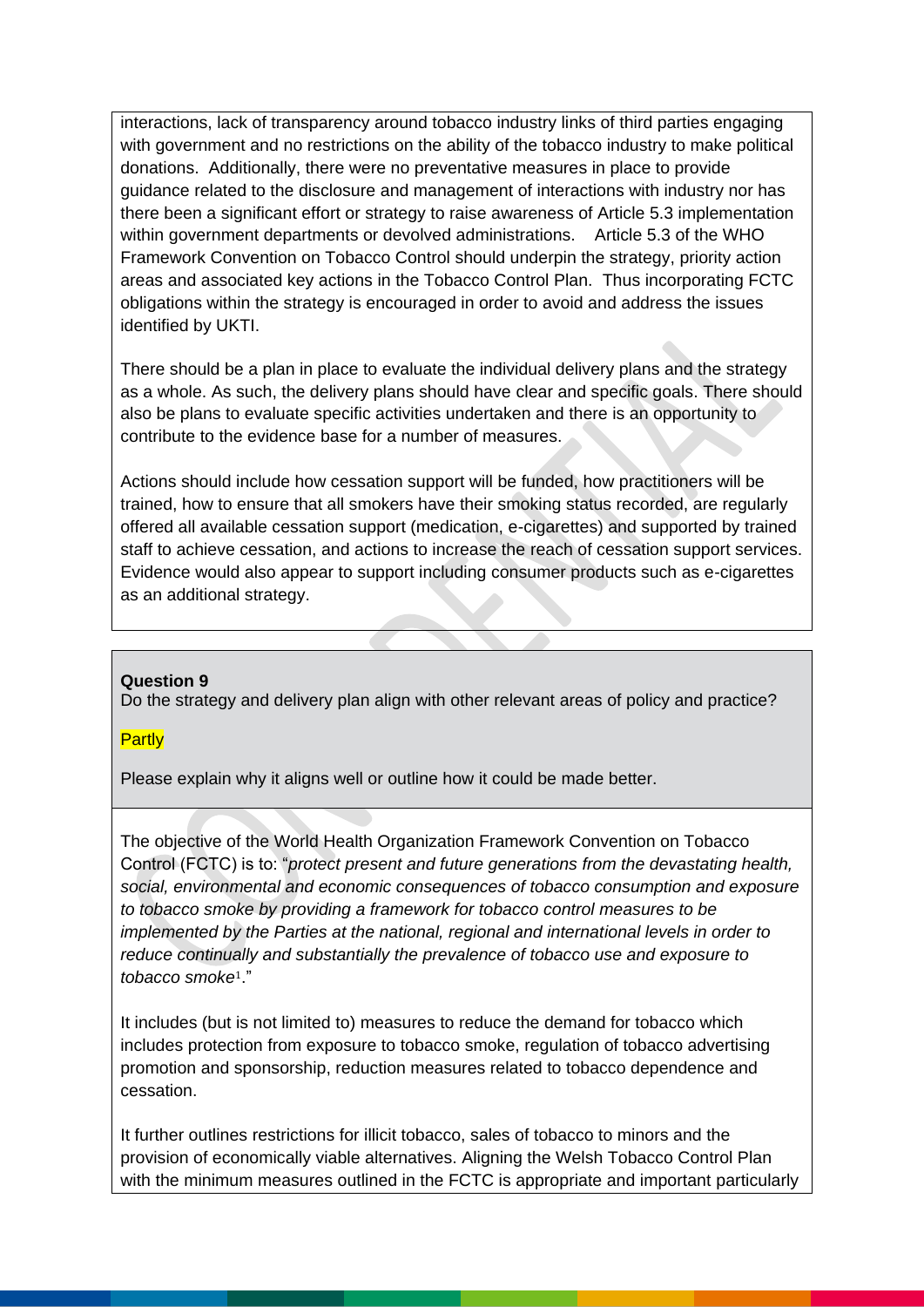as a signatory to the Convention. It is essential that the tobacco industry has no role in shaping public health measures for tobacco control and that their responses to this consultation are considered in isolation.

#### **Question 10**

We would like to know your views on the effects that *A Smoke-Free Wales: Our long term tobacco control strategy for Wales and Towards a Smoke-Free Wales: Tobacco Control Delivery Plan 2022-2024* would have on the Welsh language, specifically on opportunities for people to use Welsh and on treating the Welsh language no less favourably than English.

What effects do you think there would be? How could positive effects be increased, or negative effects be mitigated?

We do not envision any negative impact on the use of the Welsh language specifically.

#### **Question 11**

Please also explain how you believe the proposed strategy and delivery plan could be formulated or changed so as to have positive effects or increased positive effects on opportunities for people to use the Welsh language and on treating the Welsh language no less favourably than the English language, and no adverse effects on opportunities for people to use the Welsh language and on treating the Welsh language no less favourably than the English language.

We do not envision any negative impact on the use of the Welsh language specifically.

#### **Question 12**:

We have asked a number of specific questions. If you have any related issues which we have not specifically addressed, please use this space to report them:

The tobacco industry has an inherent conflict of interest related to tobacco control. They are known to exert pressure to subvert policies related to tobacco control, attempting to sow doubt upon scientific research and operating via front groups who represent industry interests. As such, signatories to the World Health Organization Framework Convention on Tobacco Control are obligated to protect public health policy from the vested interests of the tobacco industry. For example, in Scotland, FCTC Article 5.3 has been applied for a number of years and the Scottish Government now requires those taking part in ministerial advisory groups or responding to consultations on tobacco to declare any links to industry.

WHO's FCTC Article 5.3 implementation guidelines state that: "*Parties should require rules for the disclosure or registration of the tobacco industry entities, affiliated organizations and individuals acting on their behalf, including lobbyists*6". It is strongly recommended that these guidelines should be adopted by the Welsh Government with respect to any consultations or working groups around tobacco control. In doing so, it will be easier to protect health policies from the influence of the tobacco industry.

As this consultation did not require a declaration of interest some responses may not